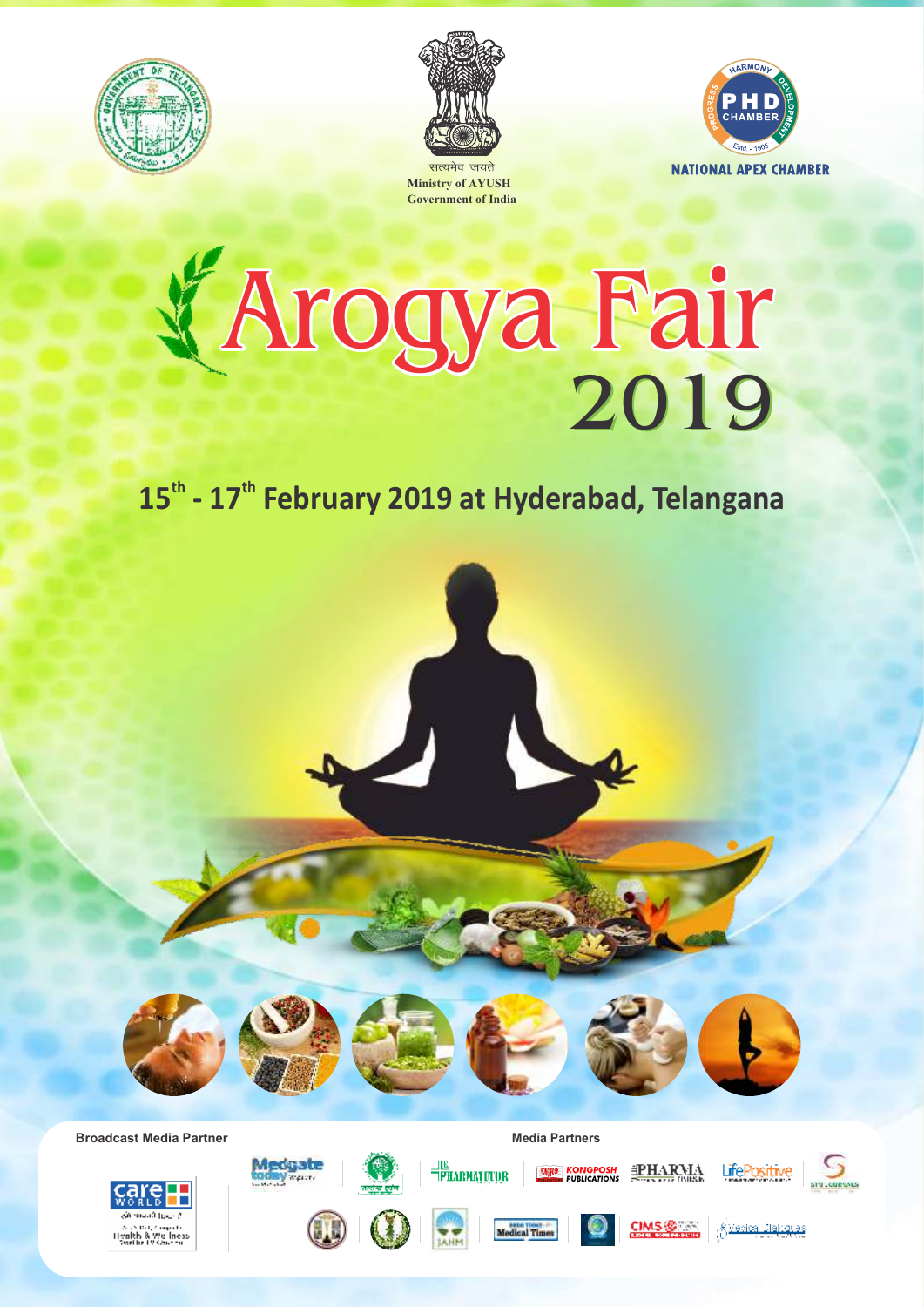Chief Guest



Hon'ble Union Minister of State(Independent Charge) Ministry of AYUSH, Government of India **Shri Shripad Yesso Naik\***

AYUSH is the acronym of the medical systems that are being practiced in India such as Ayurveda, Yoga & Naturopathy, Unani, Siddha and Homoepathy. Global trends indicate that the natural medicine is going to be preferred resort of health care for chronic lifestyle and geriatric disorders and Indian systems of medicine can play a significant role in tackling emerging health problems. Although traditional systems of medicine have been recognized and accepted in most countries, efforts to provide validated techniques to ensure the quality, safety and efficacy of products are being developed.

According to the WHO, nearly 80% of the people in Asian and African countries use traditional medicines as their primary medical aid. The need of the hour is to lay emphasis on the up gradation of Ayurveda, Yoga, Unani, Siddha, Homeopathy and Alternative Medicines educational standards, quality control and standardization of drugs, improving the availability of medicinal plant material, research and development and awareness generation about the efficacy of the systems domestically and internationally.

# Key Highlights of the Fair

- **Free Lectures, Live Yoga Demonstration and free consultation by Yoga Gurus and vaids**
- **Free health check‐up clinics**
- **Distribution of selected AYUSH medicines**
- **Public health lectures, counseling sessions by doctors**
- **Cultural Evenings**
- **Display of medicinal plants**

### Key Stakeholders - Ayurveda, Yoga, Unani, Siddha, Homeopathy Industry & Associations

- **Ayurvedic products manufacturers**
- **Yoga and Naturopathy products dealers**
- **Unani Products manufacturers**
- **Siddha products manufacturers**
- **Homeopathy products dealers**
- **Food supplement dealers**
- **Health Fitness System**
- **Yoga Centers and Therapists**
- **Herbal Panchkarma therapists**
- **Herbs and Medicinal Plants suppliers**
- **Ayurveda Colleges and Institutions**
- **Homeopathy Colleges and Institutions**
- **Healthcare/IT service providers**

#### Expected Visitors

- **50000‐60000 in 3 days**
- **1000‐1200 Medical Practitioners**
- **2500 Industry Members**

#### Benefits of Participation

- **Generate Business leads**
- **•** Brand promotion of products/ services
- **Networking**
- **Hold B2B interactions**

**• Companies offering Healthcare Consultancy & Business Development Solutions** 

\*Confirmation Awaited

- **Laboratories & Diagnostics Centers**
- **Hospital Design & Infrastructure Solutions Providers**
- **Academicians /Researchers**
- **Government officials/Policy Makers/Regulators**
- **Consultants**
- **Hospital Industry**
- **Book Writers**
- **Health Insurance Companies**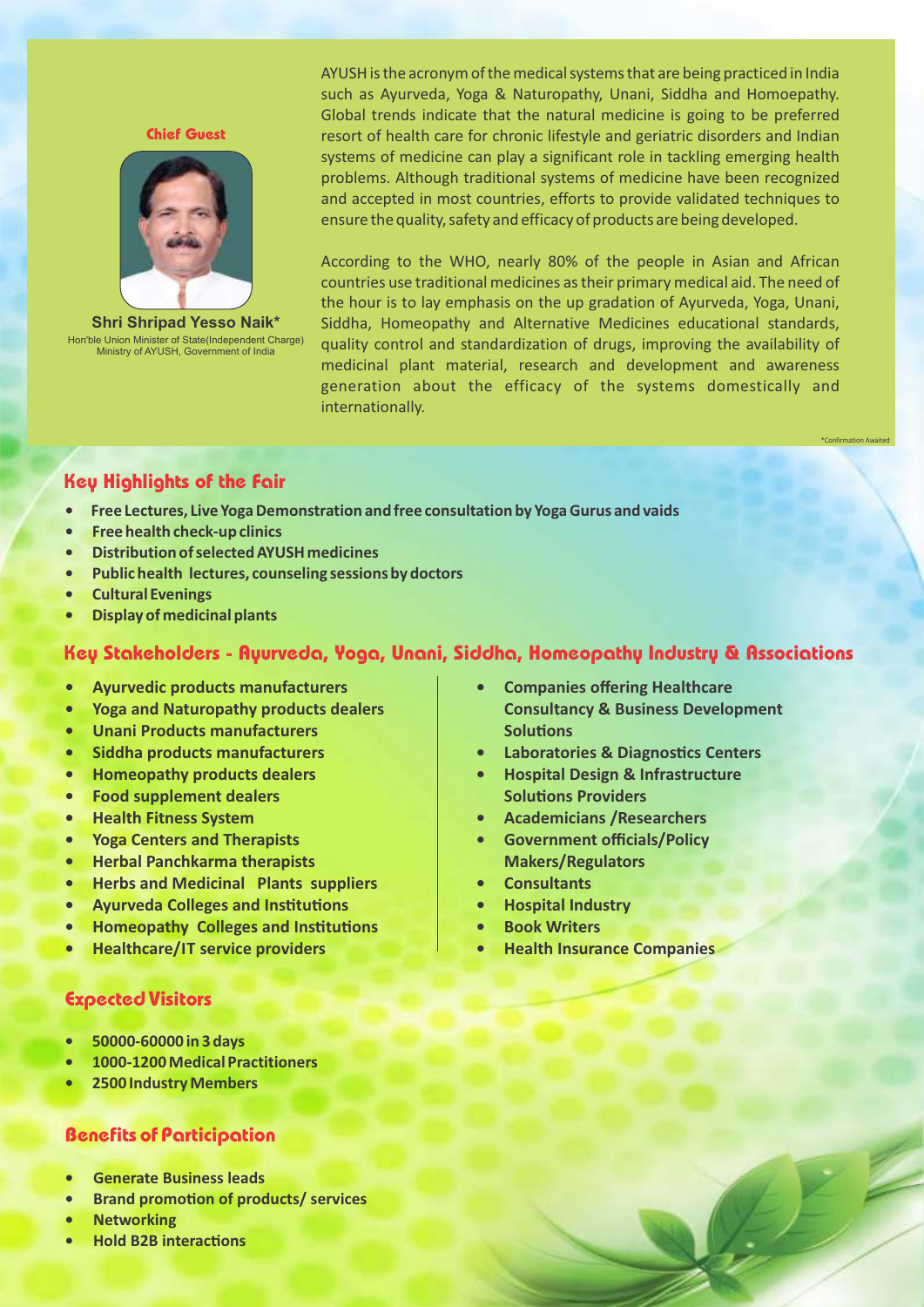# Previous State AROGYA Mela 2016 3rd to 6th March 2016, Ambala Cantt.

- The total footfall in the 4 days of Arogya Mela was approximately 30,000
- 5200 OPDs done by the Doctors and Vaids
- 78 Exhibitors were present
- Around 1500 doctors and practitioners participated
- Cultural Evenings were conducted every evening

#### **Eminent Guests Present were :‐**

- **Shri Anil Vij**, Hon'ble Minister of Health, Medical Education, AYUSH and Sports and Youth, Government of Haryana
- **Shri P. K. Mahapatra**, Additional Chief secretary, Department of Health and Family Welfare, Govt. of Haryana
- **Shri Ashok Sangwan**, Deputy Commissioner, Ambala, Government of Haryana
- **Dr. Saket Kumar**, Director, Department of AYUSH, Govt. of Haryana

# National Arogya Fair 8<sup>th</sup>-11<sup>th</sup> Sept 2017, Visakhapatnam

- The total footfall in the 4 days of Arogya Mela was approximately 64,000.
- More than 18856 patients registered and received free check‐ups in different OPDs.
- Around 2000 practitioners and paramedic staff also participated in the Arogya Fair.

#### **Eminent Guests Present were :‐**

- **Shri Shripad Yesso Naik**, Hon'ble Union Minister of State(IC) Ministry of AYUSH, Government of India
- **Smt. Sujata Sharma**, Commissioner, Department of Health & Family Welfare & Directorate of AYUSH, Govt. Of Andhra Pradesh,
- **Dr. Smt. Poonam Malkondiah**, Principal Secretary, Health and Family Welfare, Govt. Of Andhra Pradesh,
- **Smt. Rambilli Lalam Bhavani**, Chairperson of Visakhapatnam Zilla Praja Parishad
- **Sri. Kambhampati Hari Babu**, Member of Parliament, Visakhaptanam,

# Few Glimpses - State Level Arogya Fair at Ambala 2016



**Shri Anil Vij** ‐ **Hon'ble Minister of Health**, **Medical Education, AYUSH, Sports & Youth Affaris, Govt of Haryana**, **Shri P. K Mahapatra, Additional Chief Secretary Health and Family Welfare, Govt. of Haryana,** and other senior Government officials at the Inaugural Session



**Mr. Anil Khaitan** ‐ **Sr. Vice President, PHD Chamber** Presenting Momento to **Shri Anil Vij Hon'ble Minister of Health, Govt of Haryana alongwith Mr. Pradeep Multani, Chairman, AYUSH Committee, PHD Chamber**



**Shri Anil Vij** ‐ **Hon'ble Minister of Health, Govt of Haryana** addressing the media after Inauguration of the exhibition



**Glimpse of Stalls at Arogya Fair, Ambala**

# Few Glimpses - National Arogya Fair at Visakhapatnam 2017



**Lamp Lightning Session at National Arogya Fair, Visakhapatnam** 



**View of the Inaugural Function**